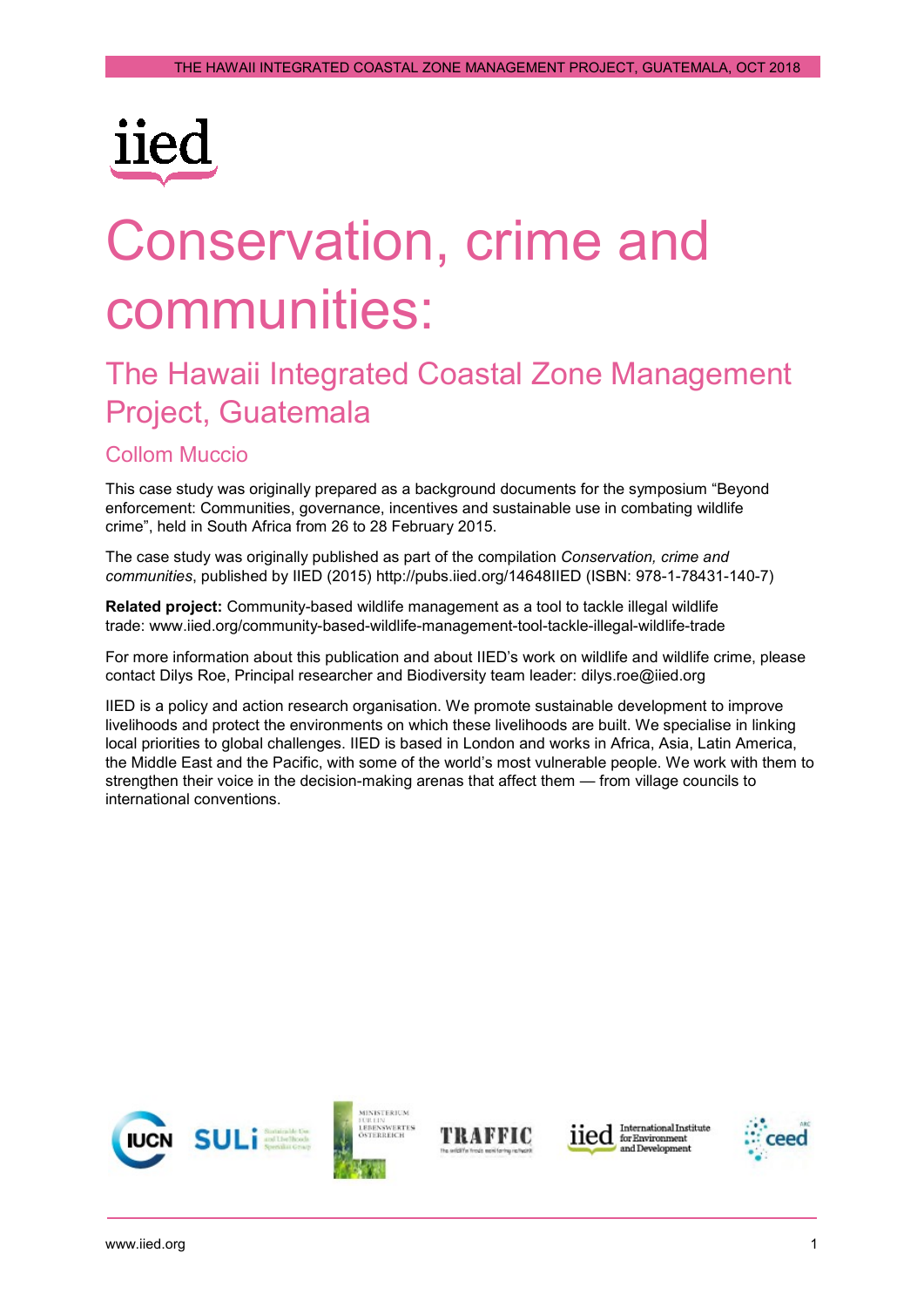| At a glance                                                             |                                                                                                                                       |
|-------------------------------------------------------------------------|---------------------------------------------------------------------------------------------------------------------------------------|
| <b>COUNTRY</b>                                                          | Guatemala                                                                                                                             |
| <b>LOCATION</b>                                                         | Hawaii beach, Santa Rosa (Pacific Coast of<br>Guatemala)                                                                              |
| <b>SPECIES</b>                                                          | Olive ridley sea turtle (Lepidochelys olivacea)<br>Leatherback sea turtle (Dermochelys coriacea)<br>Green sea turtle (Chelonia mydas) |
| <b>ILLEGAL WILDLIFE</b><br><b>TRADE CONTEXT</b>                         | Illegal harvesting of olive ridley, leatherback and<br>green turtle eggs                                                              |
| <b>TYPE OF POACHERS</b>                                                 | Mainly local although some outsiders                                                                                                  |
| <b>TYPE OF COMMUNITY</b><br><b>ENGAGEMENT IN</b><br><b>TACKLING IWT</b> | Community rangers/eco-guards                                                                                                          |
| <b>CONSERVATION INCENTIVE</b><br><b>MECHANISM</b>                       | Sustainable harvesting of eggs                                                                                                        |

## The story so far

Widespread community engagement in a scheme based on the sustainable harvesting of sea turtle eggs in Guatemala has contributed to a conservation success story in spite of a lack of government resources and weak legislation.

Conservation of Sea Turtles in Guatemala is almost entirely dependent on an informal system of egg donation to a network of hatcheries. Eggs may only be taken from olive ridley turtle nests, and collectors must donate 20 per cent of their harvest to the hatcheries. Taking the eggs of all other species, and any adult turtles is banned.

In the context of high rates of poverty in coastal communities in Guatemala, turtle eggs are important for subsistence, and prized by locals as a supplement to their income and diets.

#### Competition for nests is intense

During the season when the turtles come ashore to lay their eggs, competition for nests is intense and it is extremely rare that a nest escapes plunder. Turtle eggs are sold to local buyers who transport them to restaurants and egg stalls in the capital and other large towns.

As the ability to continue harvesting the eggs is important to them, local communities assist in enforcing the sea turtle egg donation system.

The country's sea turtle nesting beaches stretch for approximately 254 kilometres along the Pacific coast and for 50 km along the Caribbean. Although the first hatchery was set up in 1971 in Hawaii, turtle conservation projects did not begin until the 1980s. Since then, efforts to maintain turtle populations have focussed almost solely on the hatcheries.

In the absence of any centralised coordination and finance, the number of hatcheries has fluctuated over the years between 16 and 24. Most of them lack human, technical and logistical resources to incubate eggs effectively, and to collect data in a scientific way. Few make the most of the potential of hatcheries as an environmental educational facility.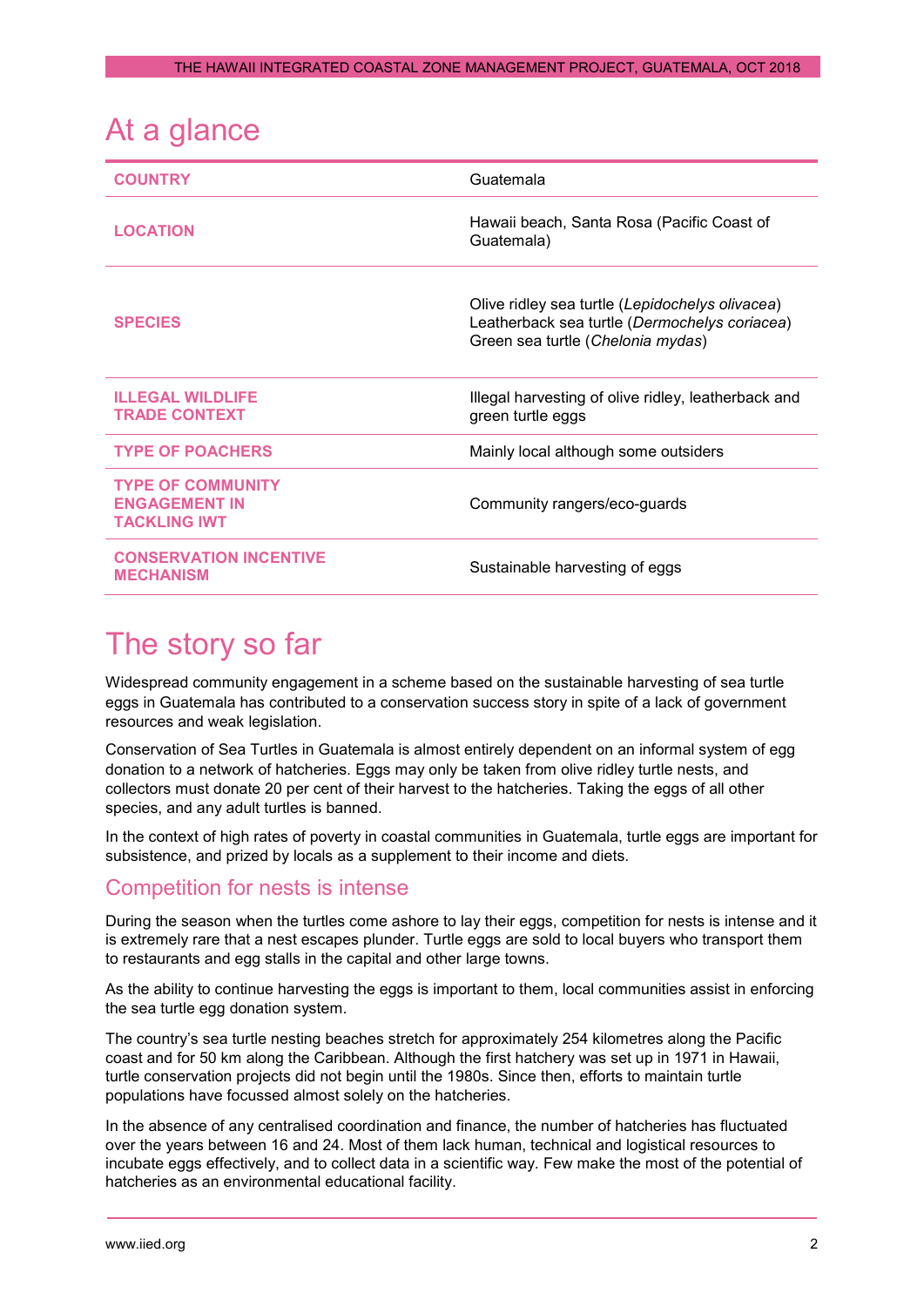

Hatchling on the beach (ARCAS)

A variety of organisations are currently involved in hatchery sponsorship and management, including the navy, the Austrian High School, trade associations and NGOs.

The Wildlife Rescue and Conservation Association (ARCAS) is a conservation NGO which manages the country's most productive hatchery and has been running the collaborative Hawaii integrated coastal zone management project since 1993.

Under the project, egg collectors who donate are given a receipt which gives them the right to sell and transport the rest of the nest. Donated eggs are then buried in hatcheries and after a 45–55 day incubation period, the hatchlings are released into the sea.



Hawaii Hatchery (ARCAS)

#### Demographic, environmental and institutional change

Turtle conservation in Guatemala has developed in the context of considerable demographic and environmental change. The human population has doubled from 7 million to 14 million since the 1980s, and tourism has taken over from fishing and farming as the biggest source of employment. Where most beaches were once sparsely populated, now they are likely to have holiday homes and hotels.

There has been institutional change too. The National Sea Turtle Strategy, launched in 2002 was renewed by ARCAS in 2013, with more emphasis on the regulation of the turtle egg trade. Guatemala has been a signatory of the InterAmerican Sea Turtle Convention since 2003. However, the country has not developed a management plan and proven the sustainability of current use in order to warrant an 'exemption' which allows egg collection and consumption.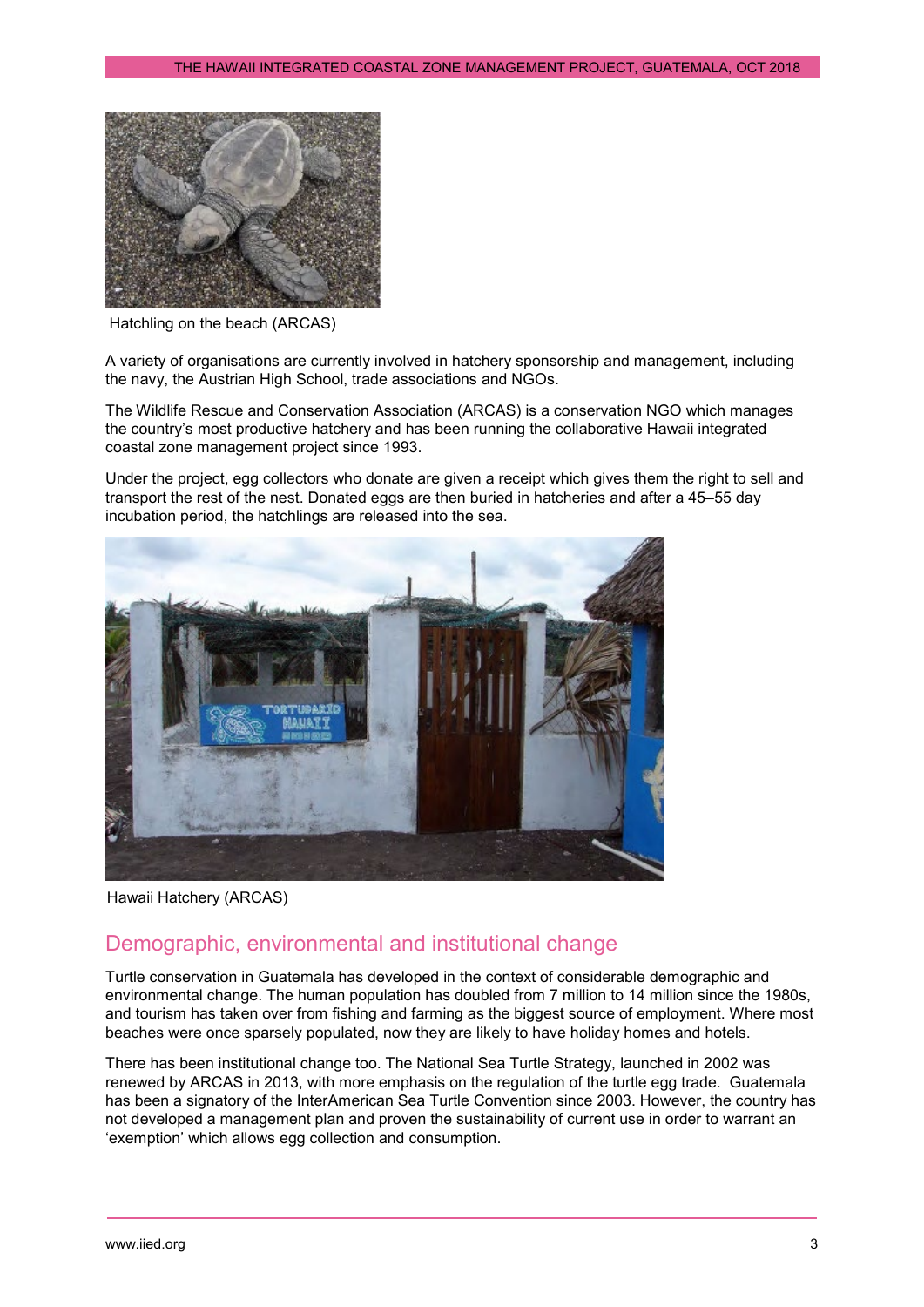These developments have highlighted the need for better data on the egg trade and turtle populations in general. ARCAS has taken a lead in research, carrying out crawl count surveys at nine sites along the Pacific coast and conducting socio-economic surveys to learn more about the importance of sea turtles in the local economy and culture.

The results show that nesting density for olive ridley is significantly higher in the south east than the south west, with the peak area at Hawaii. However, taking this relative density into account, alongside reliable crawl count data from Hawaii, means a considerable drop in the number of eggs laid on the Pacific coast, compared to previous estimates. The new comparative density data suggests an estimated 673,304 olive ridley eggs are laid each year, with a beach value of US\$ 148,007. Very little open ocean research is carried out.

Each year, ARCAS publishes a situational analysis which provides information that will help to better regulate egg donation and ensure that it is sustainable.



Leatherback eggs in the market (ARCAS)

## What works and why?

Getting local communities interested and involved in turtle conservation based on sustainable use has been generally easy, because it is in their interests.

Ironically, the lack of government resources and the informal system of egg donation has galvanised other organisations, like ARCAS, to take the initiative in conservation and research. In the absence of official direction, the private sector has been more willing to contribute more to conservation. In particular, the growth of tourism in some areas has further encouraged this.

As a result of collaboration between different non-government organisations and the private sector the number of turtle eggs rescued on a national level has risen dramatically from 60,000 in 2003 to almost 270,000 today. Most of this increase is thanks to hotels, NGOs and eco-tourists buying eggs for incubation. In 2013, 40 per cent of the eggs laid on the Pacific coast were rescued and incubated.

The number of olive ridley sea turtles nesting have doubled in the past ten years in the Hawaai area. This site is the focus of ARCAS's conservation efforts that include community outreach, education, egg rescue and research. The ARCAS volunteer programme is crucial for the project's sustainability.

## **Challenges**

• Lack of government resources and leadership has led some to lose confidence in the egg collection system, and made the harmonisation of data gathering difficult.